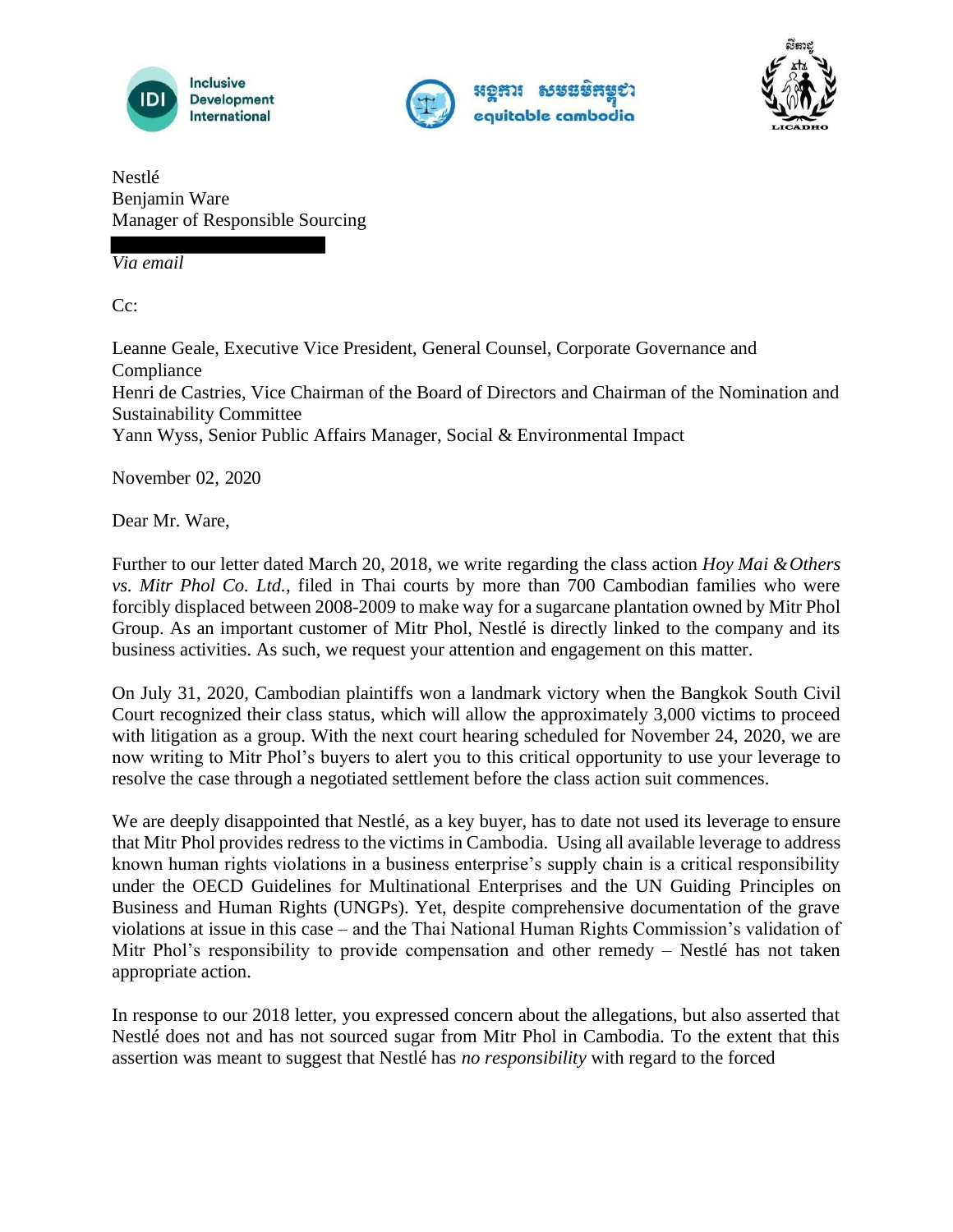displacement of hundreds of families in Cambodia, it is inconsistent with the OECD Guidelines and the UNGPs. Both standards expect that when an enterprise is directly linked to human rights violations through a business relationship, it will use its leverage to influence the entity causing the adverse impacts to prevent or mitigate them.<sup>1</sup> The OECD-FAO Guidance for Responsible Agricultural Supply Chains gives an illustrative example, explaining that if enterprises "may be sourcing from or linked to any business partner violating legitimate tenure rights, they should work with them on corrective action and, to the extent possible, terminate the business relationship if no remedial action is taken."<sup>2</sup>

There is ample evidence of Mitr Phol's role in the forced displacement and other abuses at issue in this case, yet despite Nestlé's engagement with Mitr Phol regarding its operations in Thailand, we are not aware of any evidence that Nestlé attempted to influence Mitr Phol to prevent or mitigate the adverse impacts of the company's activities in Cambodia, or to redress the harms after the fact. This failure to use its leverage is especially notable given that Nestlé's Responsible Sourcing Standard requires supplies to demonstrate "evidence of respect for community land rights and free, prior and informed consent of the local community."<sup>3</sup>

The assertion that Nestlé does not source sugar from Mitr Phol in Cambodia is a misconceived attempt to sidestep these responsibilities. In fact, *no one* now sources Cambodian sugar from Mitr Phol: the company cancelled its concession agreements and closed its Cambodian plantations in 2015. However, prior to its exit, Mitr Phol trucked sugarcane from its Cambodian plantations to its mills in Thailand. Therefore, if Nestlé was sourcing sugar from Mitr Phol in Thailand between 2009-2014, it likely purchased sugar grown on the plantations from which the Cambodian plaintiffs were forcibly displaced.

Moreover, regardless of whether Nestlé purchased sugar grown in Cambodia specifically, it has a responsibility to use its leverage with Mitr Phol. The fact that Mitr Phol has left Cambodia does not absolve it of its responsibility to remedy the grave violations committed. The Thai National Human Rights Commission agreed, finding that the company has an ongoing responsibility to provide compensation and other remedies for the losses and human rights impacts suffered as a direct result of its previous business activities in Cambodia. Similarly, Mitr Phol's exit from Cambodia does not terminate the responsibility of Mitr Phol's buyers to use their maximum leverage, including their collective leverage, to influence Mitr Phol to remedy its adverse human rights impacts.

As a member of Bonsucro, Nestlé is likely aware that our organizations filed a complaint with the UK National Contact Point for the OECD Guidelines for Multinational Enterprises against Bonsucro for, among other things, failing to use its leverage with Mitr Phol to bring about remedy

<sup>&</sup>lt;sup>1</sup> OECD Guidelines on Multinational Enterprises, 2011, http://www.oecd.org/daf/inv/mne/48004323.pdf; Guiding Principles on Business and Human Rights: Implementing the United Nations "Protect, Respect and Remedy" Framework, United Nations Human Rights Council, 17th Session, A/HRC/17/31, 21 March 2011, https://www.ohchr.org/documents/publications/guidingprinciplesbusinesshr en.pdf.

<sup>&</sup>lt;sup>2</sup> OECD-FAO Guidance for Responsible Agricultural Supply Chains, 2016, https://www.oecdilibrary.org/docserver/9789264251052-

en.pdf?expires=1598051255&id=id&accname=guest&checksum=2A00F5C6BF367570C01B37EF9E277D62. <sup>3</sup> Nestlé Responsible Sourcing Standard, July 2018, https://www.nestle.com/sites/default/files/assetlibrary/documents/library/documents/suppliers/nestle-responsible-sourcing-standard-english.pdf.